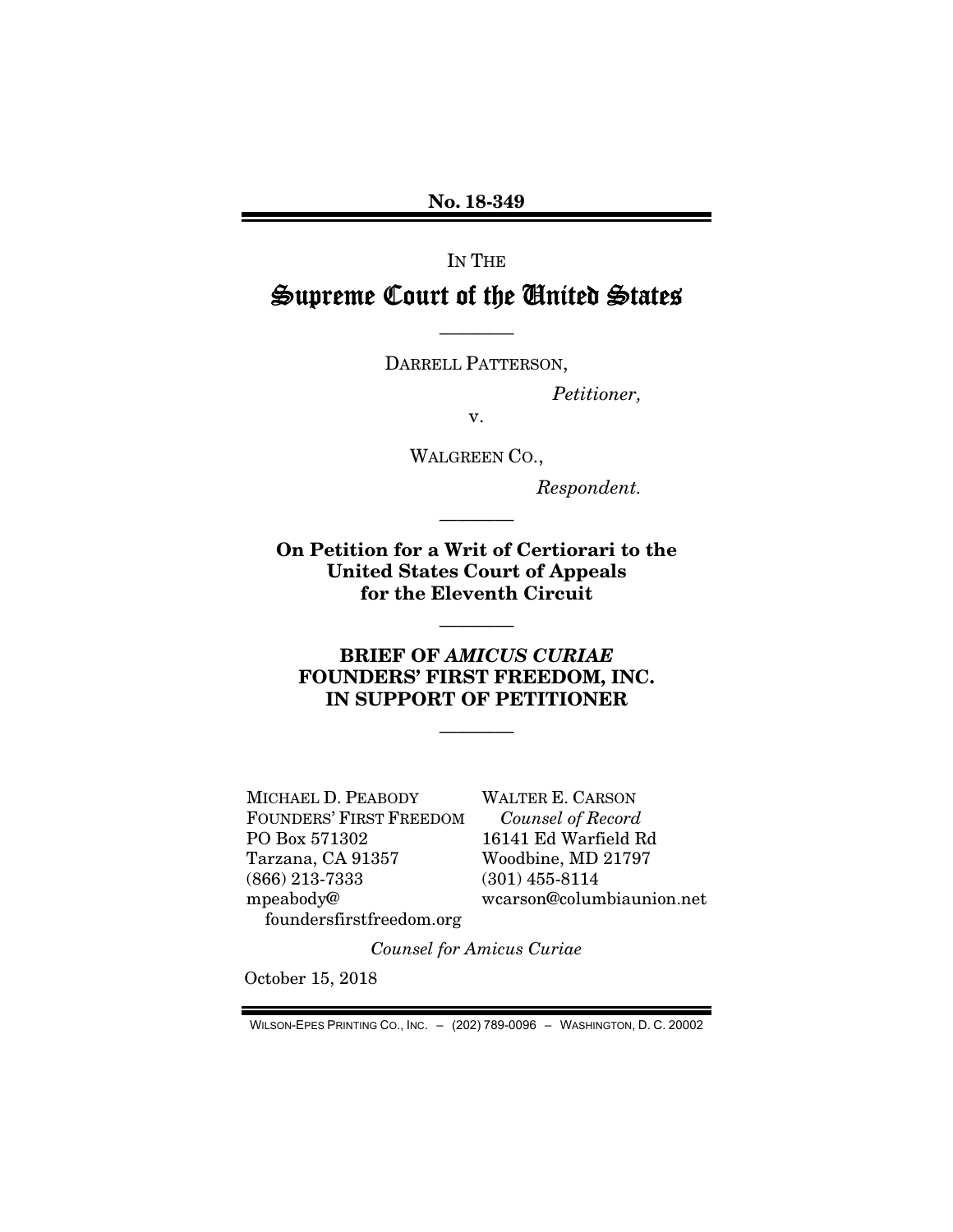# TABLE OF CONTENTS

|                                                                                                                                                                                                                                                                                  | Page           |
|----------------------------------------------------------------------------------------------------------------------------------------------------------------------------------------------------------------------------------------------------------------------------------|----------------|
| TABLE OF AUTHORITIES                                                                                                                                                                                                                                                             | ij             |
| INTEREST OF AMICUS CURIAE                                                                                                                                                                                                                                                        |                |
| FOUNDERS' FIRST FREEDOM, INC.                                                                                                                                                                                                                                                    | 1              |
| SUMMARY OF ARGUMENT                                                                                                                                                                                                                                                              | 1              |
|                                                                                                                                                                                                                                                                                  | $\overline{2}$ |
| I. Inconsistent Interpretations of the<br>Religious Accommodation Requirement<br>of Title VII Between Congress, the                                                                                                                                                              | 3              |
| II. The Fact That Title VII Litigants in<br>Different Circuits Cannot Know Whether<br>the Facts of Similar Cases Will Take<br>Them to a Jury or a Dismissal via<br>Summary Judgment has Created an<br>Uncertain and Confusing Environment<br>Which Leads to Increased Litigation | 6              |
|                                                                                                                                                                                                                                                                                  |                |
|                                                                                                                                                                                                                                                                                  | 10             |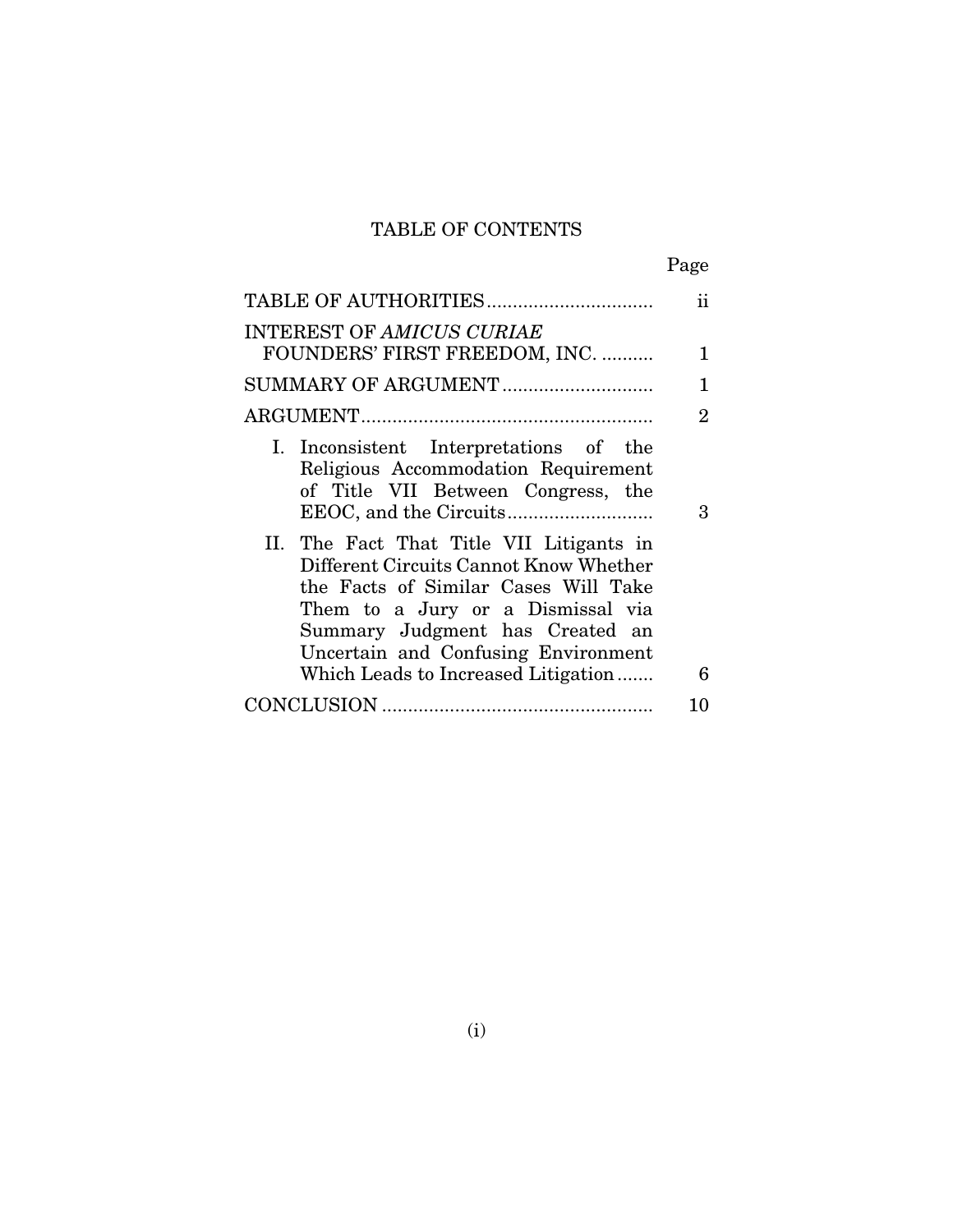## ii TABLE OF AUTHORITIES

| <b>CASES</b>                                                                                                   | Page(s) |
|----------------------------------------------------------------------------------------------------------------|---------|
| Ansonia Bd. of Educ. v. Philbrook,                                                                             | $5-6$   |
| Baker v. Home Depot,                                                                                           | 8       |
| Benton v. Carded Graphics, Inc.,<br>28 F. 3d 1208 (4th Cir. 1994)<br>(unpublished decision)(per curiam)  9, 10 |         |
| Cooper v. Oak Rubber Co.,<br>15 F.3d 1375 (6th Cir. 1994)                                                      | 7       |
| Dewey v. Reynolds Metal Co.,<br>429 F.2d 324 (6th Cir. 1970)                                                   | 3       |
| $EEOC$ v. Ilona of Hungary, Inc.,<br>108 F.3d 1569 (7th Cir. 1997)                                             | 8       |
| Opuku-Boateng v. California,<br>95 F.3d 1461 (9th Cir. 1996)                                                   | 8, 9    |
| Riley v. Bendix Corp.,<br>330 F.Supp. 583 (M.D. Fla. 1971)                                                     | 4       |
| Sturgill v. UPS,<br>512 F.3d 1024 (8th Cir. 2008)                                                              | 8, 9    |
| Tabura v. Kellogg,<br>880 F.3d 544 (10th Cir. 2018)                                                            | 8, 9    |
| Toledo v. Nobel-Sysco, Inc.,<br>892 F.2d 1481 (10th Cir. 1989)                                                 | 9       |
| TWA v. Hardison,                                                                                               | 5       |
| CONSTITUTION                                                                                                   |         |
|                                                                                                                | 1       |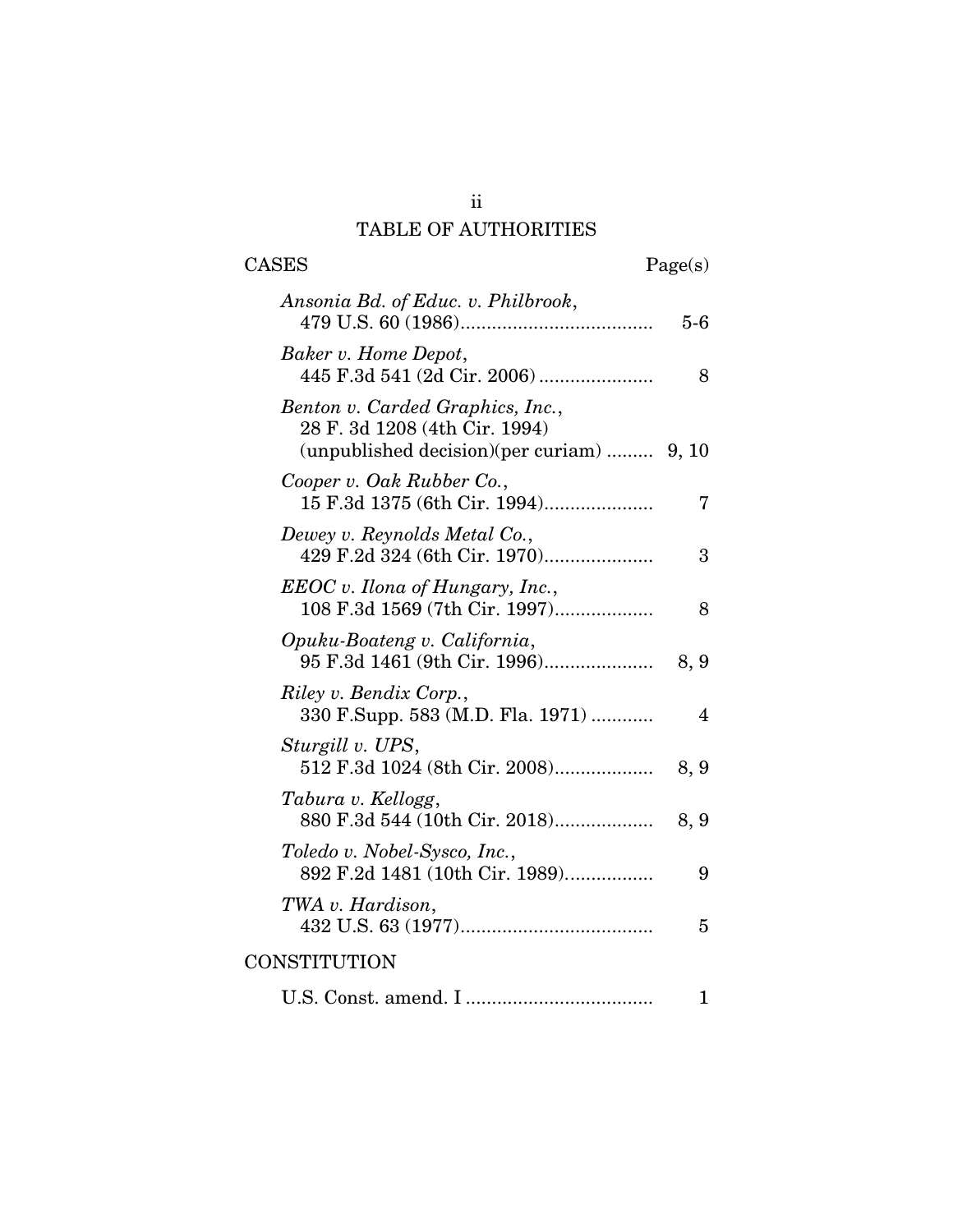## TABLE OF AUTHORITIES—Continued

## STATUTES AND REGULATIONS Page(s)

## 29 C.F.R. § 1605.1 (1968) ............................. 3

### OTHER AUTHORITIES

| Hearings before the United States Equal    |   |
|--------------------------------------------|---|
| Employment Opportunity Commission          |   |
| (EEOC) on Religious Accommodation:         |   |
| Hearings Held in New York, NY, Los         |   |
| Angeles, CA, and Milwaukee, WI, April-     |   |
| May 1978. Washington, D.C.: United         |   |
| <b>States Equal Employment Opportunity</b> |   |
|                                            | 5 |
| Statement of Sen. Jennings Randolph, 118   |   |
|                                            |   |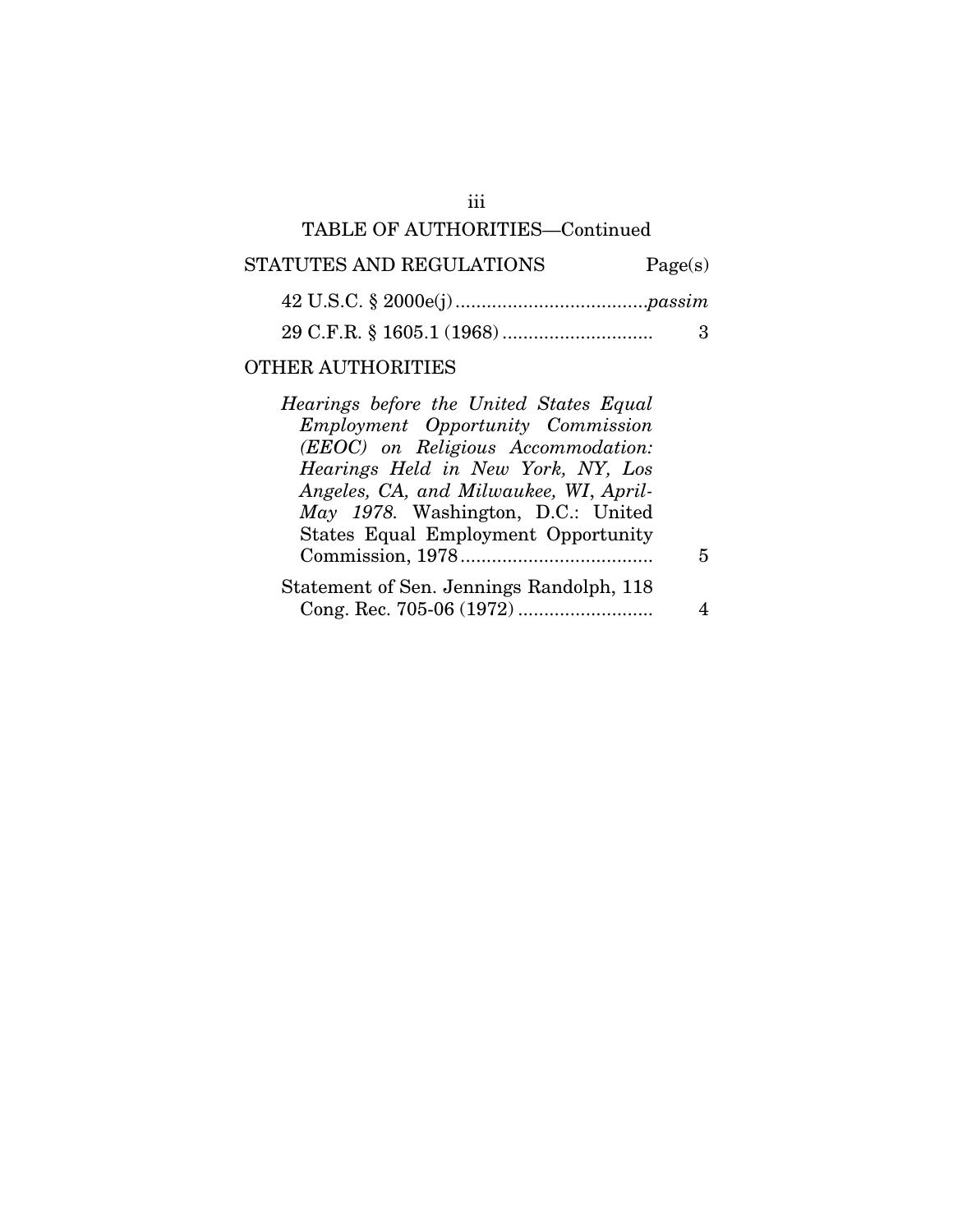### INTEREST OF *AMICUS CURIAE*  FOUNDERS' FIRST FREEDOM, INC.<sup>1</sup>

Founders' First Freedom, Inc. ("Founders' First Freedom") is a  $501(c)(3)$  non-profit organization incorporated in 2005 that exists to uphold liberty of conscience and to pursue a cooperative approach to resolving disputes between parties in cases affecting religious freedom.

Founders' First Freedom is the successor organization to the Council on Religious Freedom, a non-partisan, non-profit national advocacy group formed in 1986 that appeared frequently in court on issues involving the Free Exercise and Establishment Clauses and associated legislation.

#### SUMMARY OF ARGUMENT

The circuits are split over the extent to which employers are obligated to accommodate employee's religious practices and beliefs under 42 U.S.C. § 2000e(j) incorporated into the Civil Rights of 1964 in 1972.

In the words of the statute, "The term "religion" includes all aspects of religious observance and practice, as well as belief, unless an employer demonstrates that he is unable to *reasonably accommodate* to

 <sup>1</sup> Pursuant to Supreme Court Rule 37, all parties received notice of amicus curiae Founders' First Freedom's intent to file this brief 10 days before its due date. All parties to this matter have granted consent to this amicus curiae brief. Amicus Founders' First Freedom certifies that no counsel for a party authored this brief in whole or in part, and no party or counsel for a party made a monetary contribution intended to fund preparing or submitting this brief. No person or entity, other than its amicus, its members, or its counsel, contributed money intended to fund preparing or submitting this brief.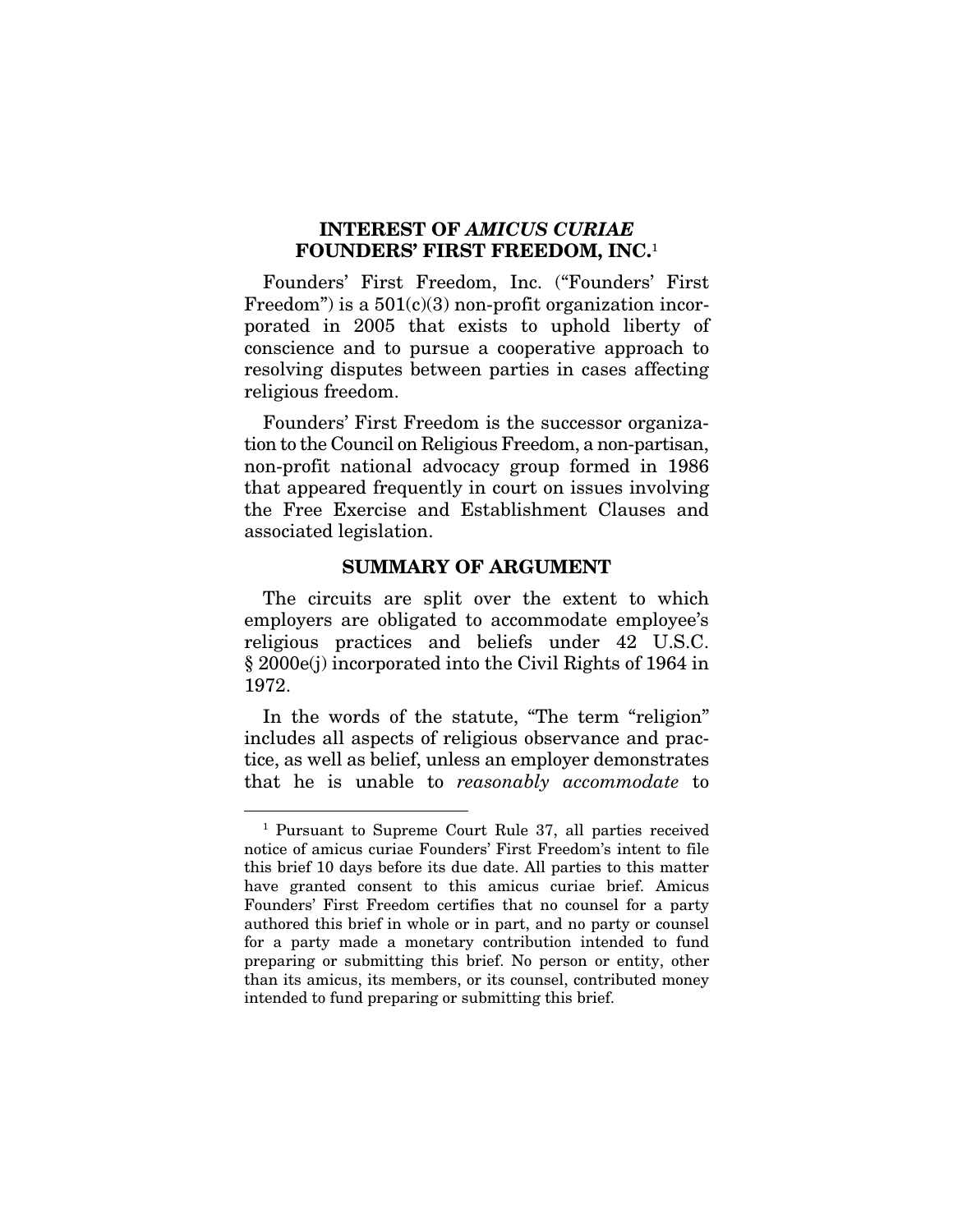an employee's or prospective employee's religious observance or practice without *undue hardship* on the conduct of the employer's business." *Id.*

Despite Congress' incorporation of the EEOC Guidelines via the passage of § 2000e(j) with the apparent intent of bolstering the right to accommodation of religious beliefs, the circuit courts are presently divided on what the terms "reasonably accommodate" and "undue hardship" mean for employers and employees.

The uncertainty surrounding the meanings of these terms has resulted in litigation that would be avoided if clarity was provided by the Court. *Patterson* provides this Court with the ideal vehicle to address both of these terms.

This Court has the opportunity in this case to provide clarity that will help reduce the amount of litigation by creating reasonable expectations before issues arise.

While current interpretations of employer and employee obligations vary between the circuits and the EEOC, this case presents the Court with the opportunity to promote consistency and predictability in a manner that is respectful of both religious beliefs and diverse business situations.

#### ARGUMENT

*Patterson v. Walgreen* is the latest in a string of cases which have presented inconsistent and incompatible interpretations of an employer's responsibility to reasonably accommodate religious practices under § 2000e(j) of the Civil Rights Act of 1964. We are writing in support of the plaintiff's petition for certiorari so that that the Supreme Court can provide needed clarity on this subject.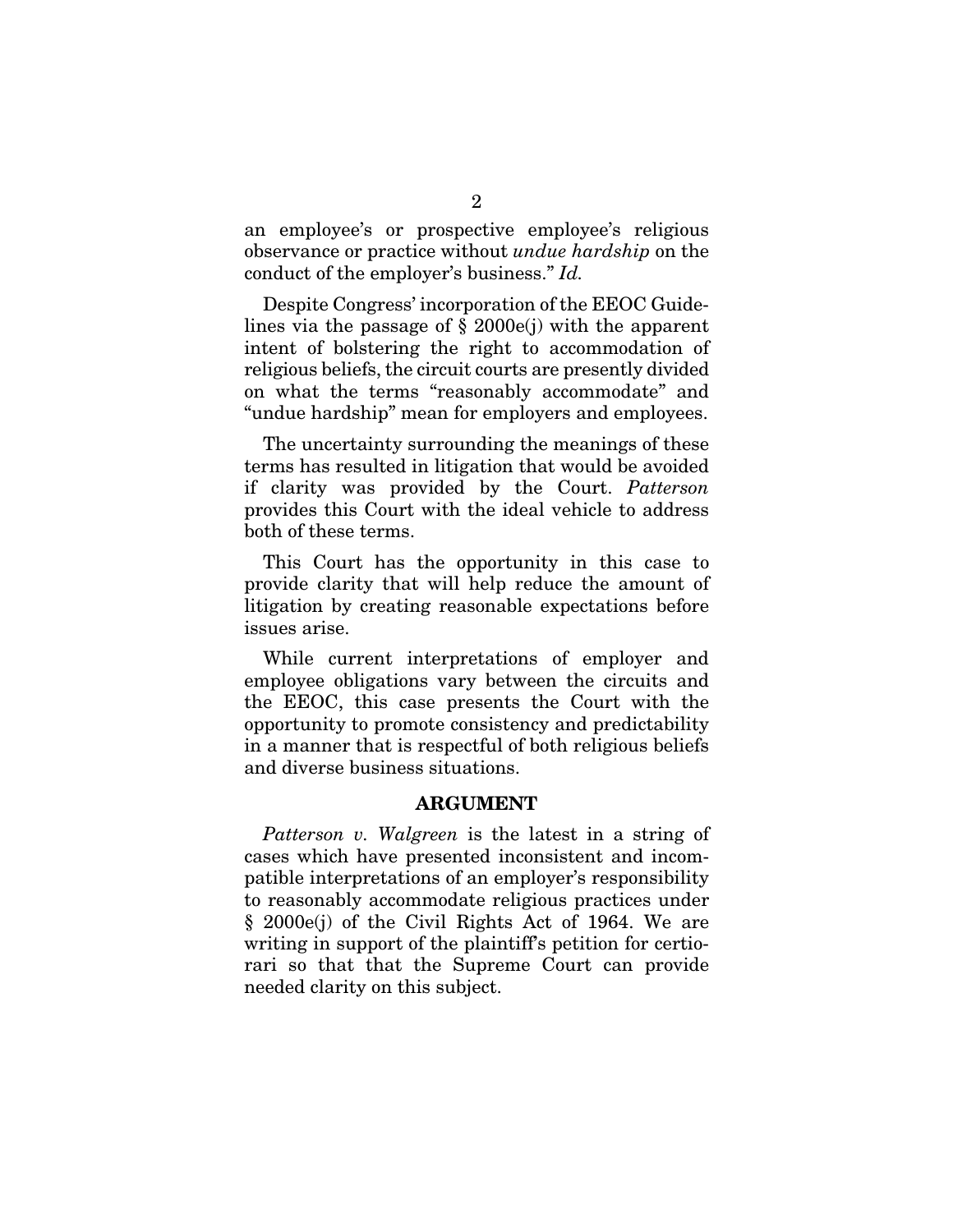### I. Inconsistent Interpretations of the Religious Accommodation Requirement of Title VII Between Congress, the EEOC, and the Circuits

When Congress passed the Civil Rights Act of 1964, prohibiting discrimination on the basis of race, color, sex, religion, or national origin, Congress did not include specific language requiring *accommodation* of religious beliefs and practices.

After some employers concluded that providing religious accommodation for people of faith amounted to "discrimination" against non-religious employees the EEOC published guidelines in 1966. The guidelines stated that while employers could establish a "normal work week" they should also attempt to accommodate reasonable religious needs "where such accommodation can be made without serious inconvenience to the conduct of the business." The next year, the EEOC changed the term "serious inconvenience" to "undue hardship" which, "may exist where the employee's required work cannot be performed by another employee of substantially similar qualifications during the period of absence of the Sabbath keeper." 29 C.F.R. § 1605.1 (1968) codifying the 1967 Guidelines.

The courts disregarded the EEOC 1967 guidelines. For instance in *Dewey v. Reynolds Metal Co.*, 429 F.2d 324 (6th Cir. 1970) *aff'd mem. by an equally divided court*, 402 U.S. 689 (1971)(per curiam), the Supreme Court affirmed a Sixth Circuit decision that failure to accommodate an employee's religious observance was not the same as religious discrimination and even questioned whether the EEOC could issue such guidelines. *Id.* at 331 n.1.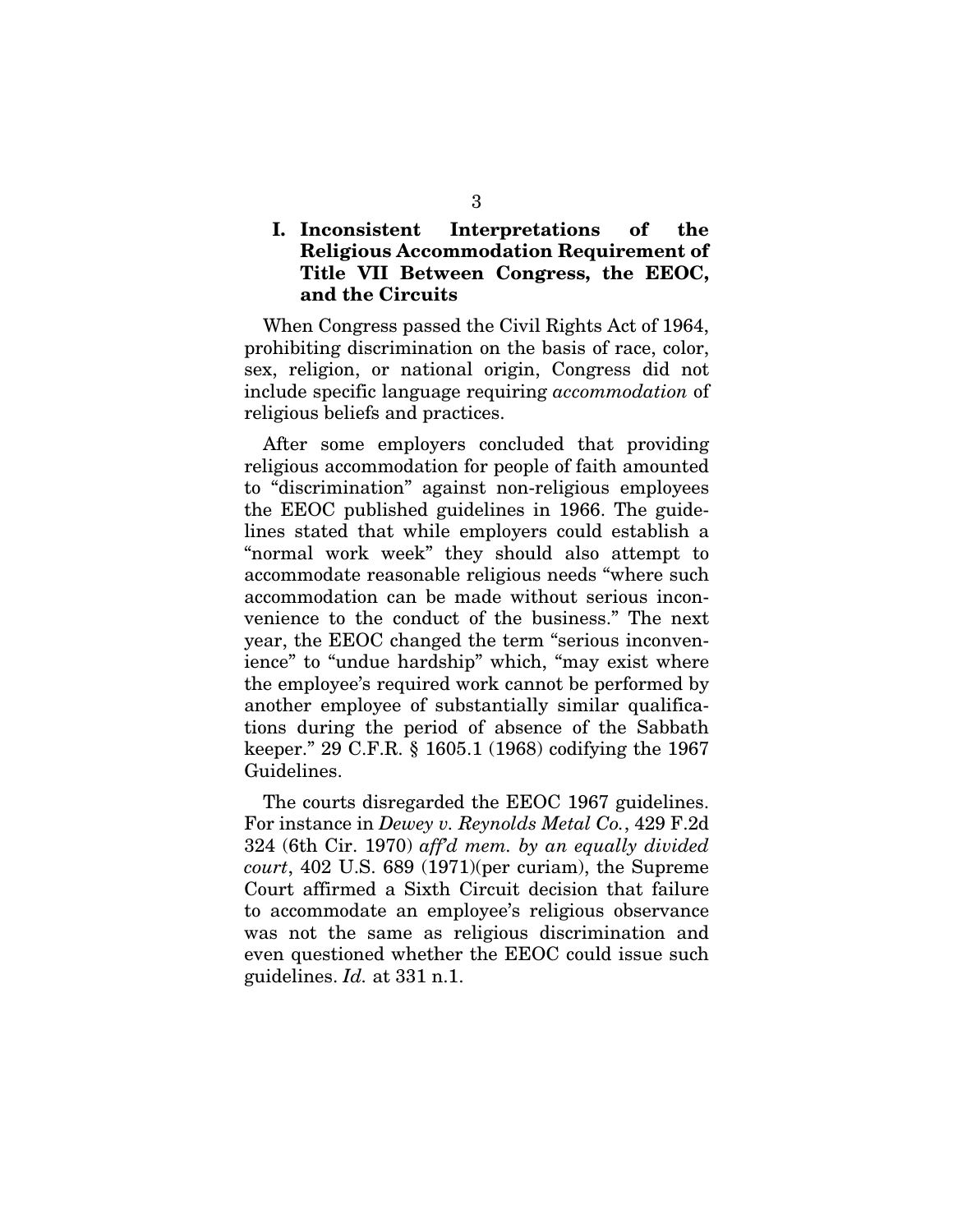In 1972, the Fifth Circuit reasoned that religious accommodation is an impossibility, and applied this rationale against a Seventh-day Adventist who was terminated for insubordination when he refused to work on his Sabbath. See *Riley v. Bendix Corp.* 330 F.Supp. 583 (M.D. Fla. 1971), *rev'd* 464 F.2d 1113 (5th Cir. 1972) after Congress passed § 2000e(j). The *Riley* court wrote, "If one accepts a position knowing that it may in some way impinge upon his religious beliefs, he must conform to the working conditions of his employer or seek other employment." *Id.* at 590.

Given the fact that the courts were acting contra to the 1967 EEOC Guidelines, in 1972, Congress amended the Civil Rights Act of 1964 to incorporate an affirmative duty of religious accommodation. Under § 2000e(j), originally designated § 701(j) of the Civil Rights Act of 1964, Congress added language stating "[t]he term 'religion' includes all aspects of religious observance and practice, as well as belief, unless an employer demonstrates that he is unable to reasonably accommodate . . . an employee's or prospective employee's religious observance or practice without undue hardship on the conduct of the employer's business."

In 1972, when he introduced the legislation, Senator Jennings Randolf explained its purpose, "Unfortunately, the courts have, in a sense, come down on both sides of this issue. The Supreme Court of the United States, in a case involving the observance of the Sabbath and job discrimination, divided evenly on this question. This amendment is intended, in good purpose, to resolve by legislation – and in a way I think was originally intended by the Civil Rights Act – that which the courts have apparently not resolved." 118 Cong. Rec. 705-06 (1972).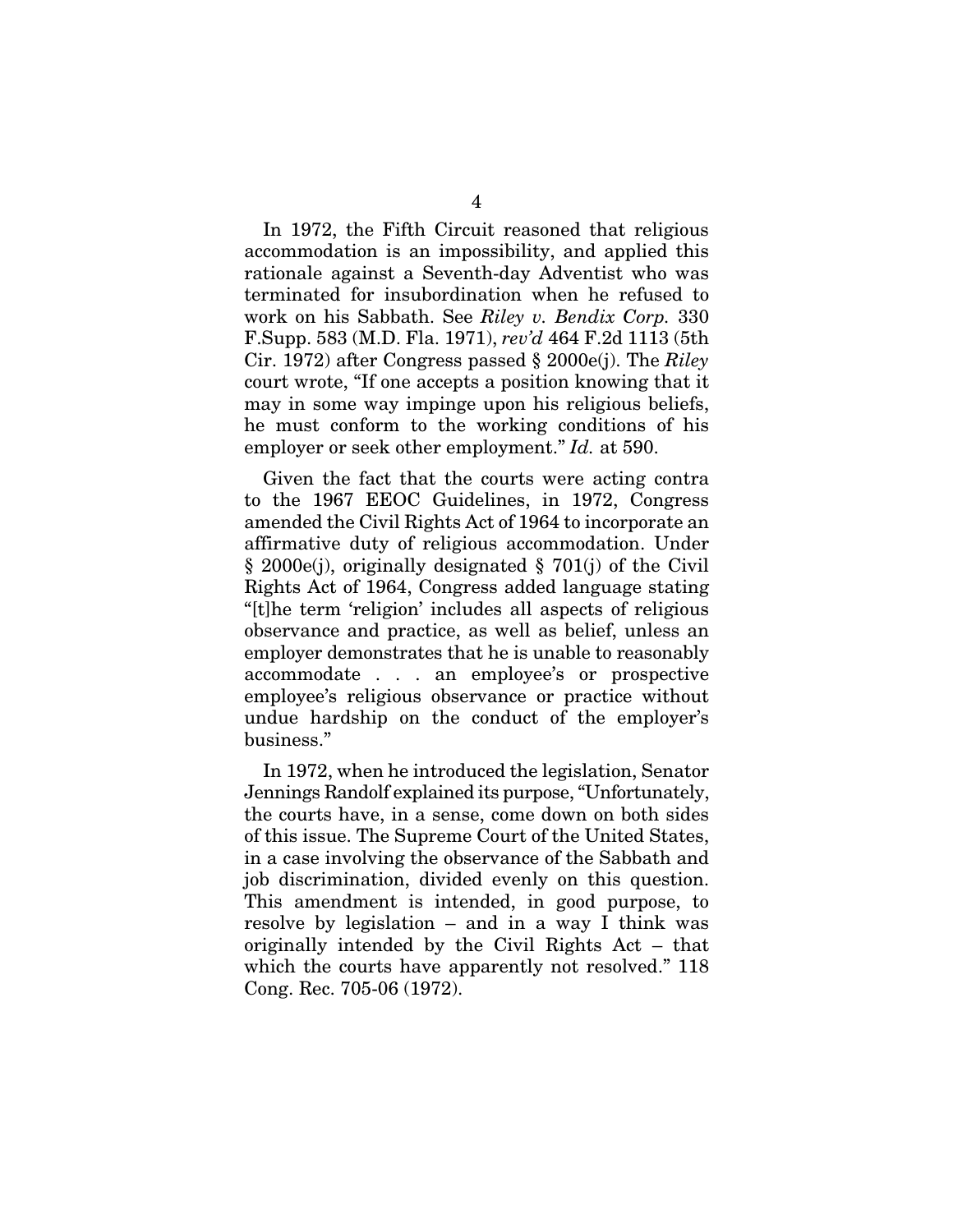In 1977, the case of *TWA v. Hardison*, 432 U.S. 63 (1977) reached the United States Supreme Court. It involved a member of the Worldwide Church of God who was terminated for insubordination for refusing to violate his religious beliefs and work on the Sabbath. Although the employer had been willing for him to swap shifts, the labor union did not approve the accommodation because it would ostensibly violate a provision of the collective bargaining agreement.

The Supreme Court held against Hardison, stating that without clear Congressional intent, "we cannot agree with Hardison and the EEOC that an agreedupon seniority system must give way when necessary to accommodate religious observances," *id.* at 79.

Then the *Hardison* Court turned to "undue hardship" under Title VII finding that if the employer were required to bear any inconvenience greater than a *de minimis* cost, it would constitute an undue hardship, *id.* at 84.

After this sweeping decision, many employers believed they were now relieved of any affirmative duty to accommodate religious beliefs under §2000e(j), a situation that the EEOC addressed in a series of meetings held across the United States in 1978. *Hearings before the United States Equal Employment Opportunity Commission (EEOC) on Religious Accommodation: Hearings Held in New York, NY, Los Angeles, CA, and Milwaukee, WI*, *April-May 1978.*  Washington, D.C.: United States Equal Employment Opportunity Commission, 1978, p.2 (statement of commissioner Eleanor Holmes Norton, Chair).

The narrowing of accommodation requirements under § 2000e(j) in *Hardison* was reflected in the case of *Ansonia Bd. of Educ. v. Philbrook*, 479 U.S. 60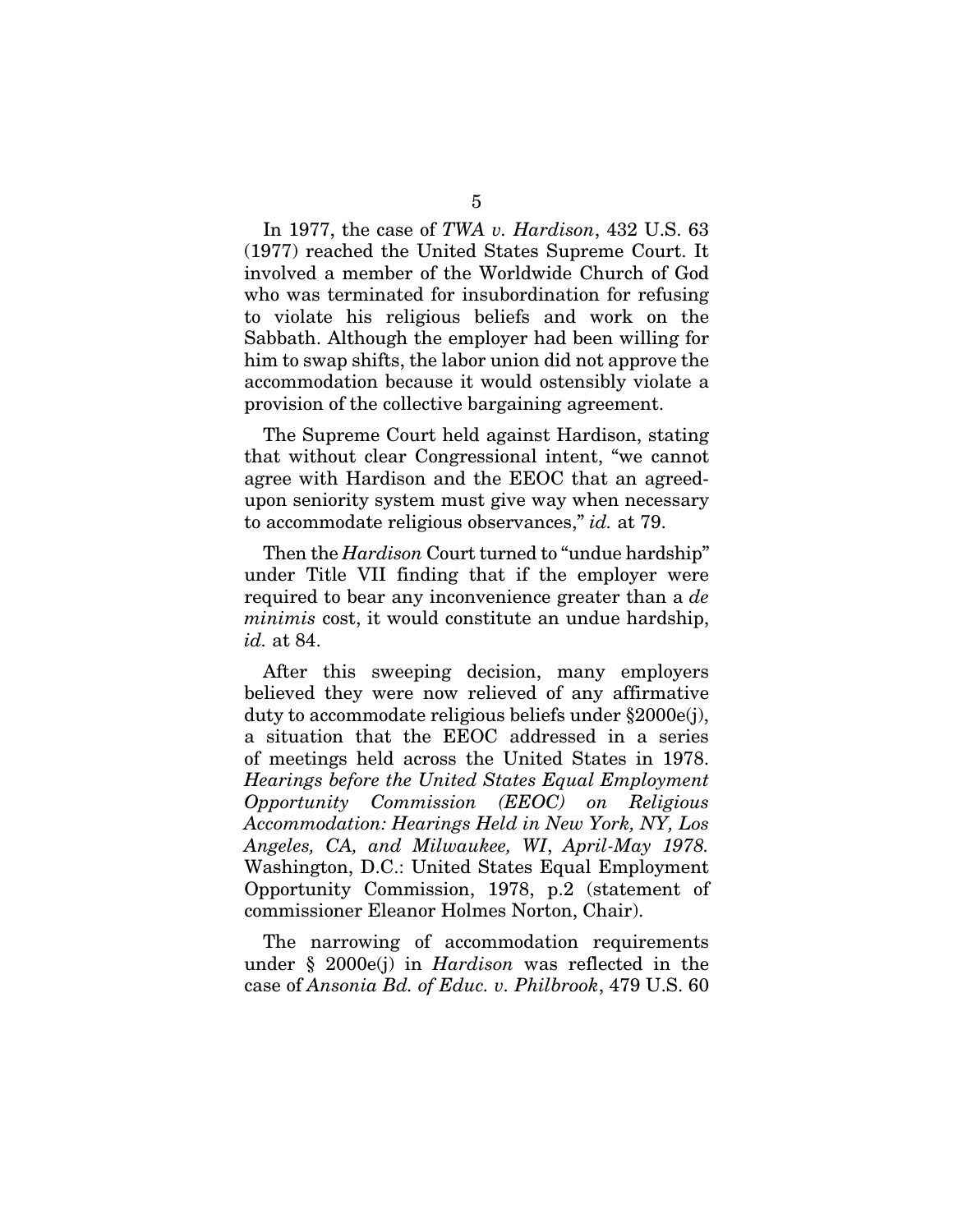(1986) in which the Court ruled that a collective bargaining agreement that provided three religious holidays and three personal holidays, but prohibited a high school teacher from using personal holidays for religious purposes and instead required him to use unpaid days off was a "reasonable accommodation." The Court did provide a basis for an interactive process for determining whether an accommodation that resolves the conflict between religious and job requirements is possible.

II. The Fact That Title VII Litigants in Different Circuits Cannot Know Whether the Facts of Similar Cases Will Take Them to a Jury or a Dismissal via Summary Judgment has Created an Uncertain and Confusing Environment Which Leads to Increased Litigation

*Patterson* presents the ideal vehicle for this Court to provide clarity as to what "reasonable accommodation" and "undue hardship" mean under § 2000e(j).

Here, Darrel Patterson, a Seventh-day Adventist, was a call center trainer whose employer initially accommodated his religious observance of his Sabbath from sundown Friday to sundown Saturday. When the employer scheduled a training meeting on a Saturday, he requested the opportunity to swap with a coworker. Mr. Patterson was told that this would "not be fair" because it would inconvenience the employee who would replace him, and according to the complaint, he viewed this statement as a refusal to allow him to swap shifts.

When he did not appear for the training meeting, the employer allowed him to provide the training the next Monday, which he did.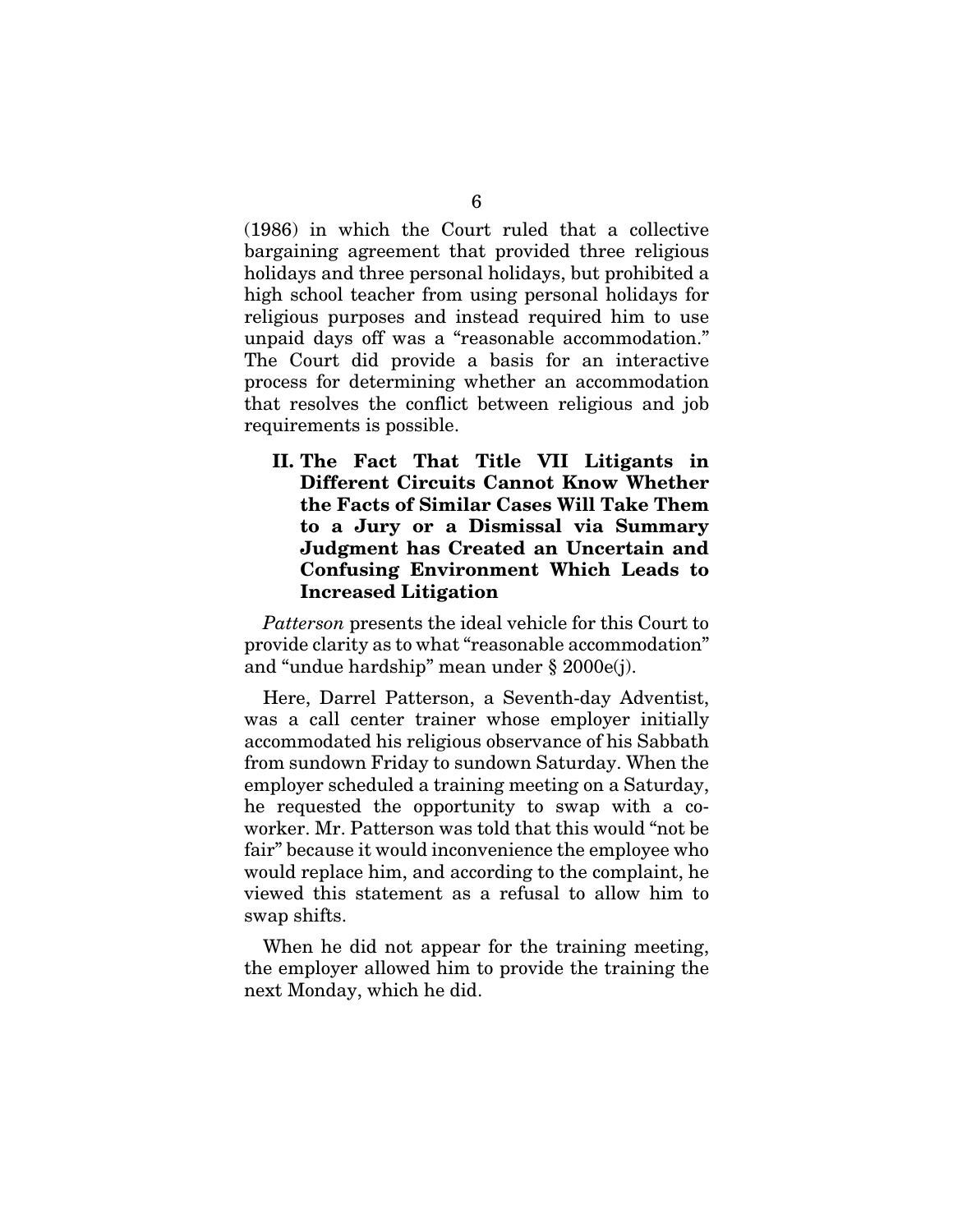When he met with human resources later that day, he requested that the employer provide him religious accommodation and the employer refused, offering instead to "accommodate" him by demoting him to his prior position. Not only did the proposed demotion offer significantly lower pay, but the demoted position would still not guarantee him religious accommodation.

The employer then bypassed all progressive disciplinary steps and summarily terminated him for the act of "gross negligence" of being unavailable to conduct the two hours of training that prior Saturday. Doc.60- 1:119 (Termination Letter).

After obtaining the requisite EEOC "right to sue" letter, Patterson filed suit against the employer. The district court granted summary judgment, and the Eleventh Circuit affirmed the dismissal of the claim, concluding that the employer had satisfied its obligation to accommodate Patterson's religious beliefs by allowing him to switch shifts with other trainers.

The Eleventh Circuit never addressed whether accommodating Patterson posed an actual undue hardship, but instead said that Patterson's single absence could produce undue hardship for the employer "in the future."

Had Patterson's case been heard in the Sixth, Ninth, Seventh, or Second Circuits, these courts would have likely held that an accommodation would not have met the reasonable standard unless it *eliminated the conflict* between his employment and religious requirements.

In *Cooper v. Oak Rubber Co.* 15 F.3d 1375 (6th Cir. 1994), the court held that two accommodations offered by the employer did not meet the "reasonable accommodation" standard because it did not eliminate the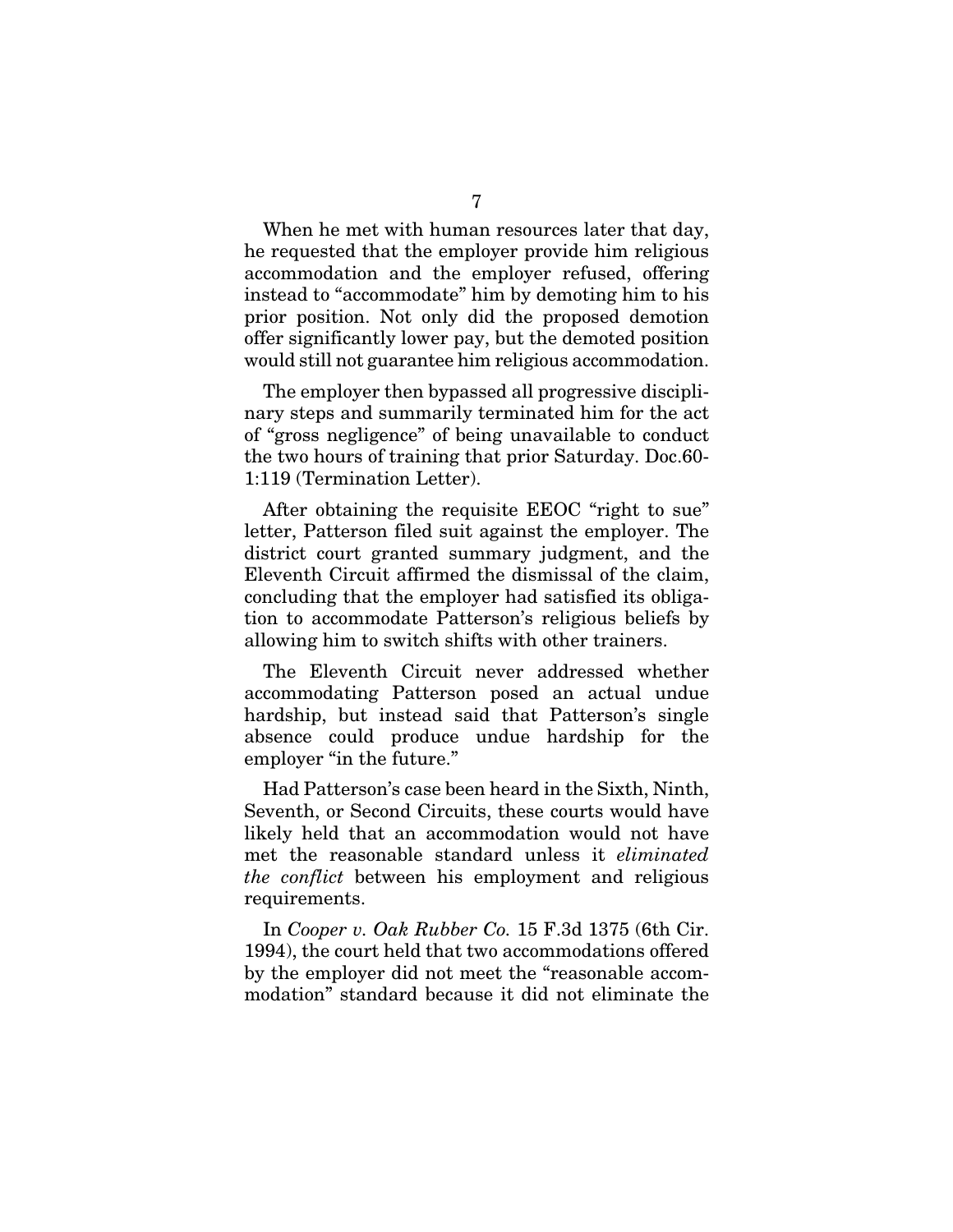conflict, even though the plaintiff's case failed because the accommodation would have still posed an "undue hardship" on the employer.

In *Opuku-Boateng v. California*, 95 F.3d 1461 (9th Cir. 1996), a Seventh-day Adventist employee offered to take alternative shifts, and even move with his family to another town to be accommodated. In that case, the Ninth Circuit ruled that if the employer could not eliminate the conflict via accommodation, it could only prevail if it demonstrated undue hardship.

The Seventh Circuit found that a proposed accommodation that would have provided a Jewish employee with a day off other than Yom Kippur was not a reasonable accommodation because "it does not eliminate the conflict between the employment requirement and the religious practice." *EEOC v. Ilona of Hungary, Inc.*, 108 F.3d 1569, 1576 (7th Cir. 1997).

The Second Circuit similarly found that an employer did not reasonably accommodate a religious employee's Sunday rest requirement when it offered him a transfer to a different position, with fewer benefits and possibly lower pay, and when it offered him a Sunday shift that did not interfere with his Sunday worship services. *Baker v. Home Depot*, 445 F.3d 541 (2d Cir. 2006).

Unlike the result in the Eleventh Circuit in which his case was dismissed on summary judgment, Mr. Patterson's case would have likely survived summary judgment and gone to a jury for a determination as to the reasonableness of religious accommodation if heard in the Eighth, Tenth, or Fourth Circuits. See *Sturgill v. UPS*, 512 F.3d 1024 (8th Cir. 2008), *Opuku-Boateng v.* California, 95 F.3d 1461, 1465 (9th Cir. 1996), *Tabura v. Kellogg*, 880 F.3d 544 (10th Cir. 2018),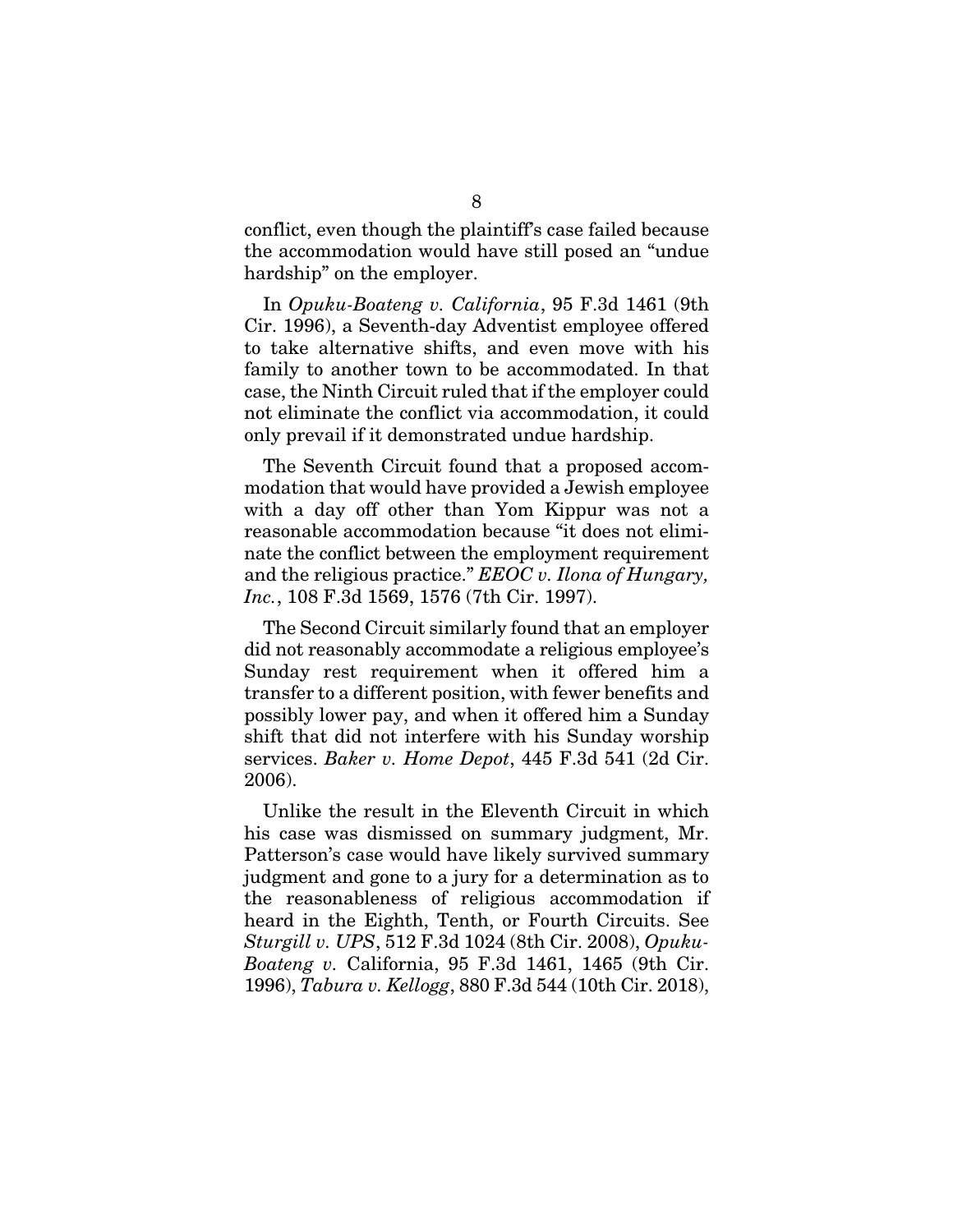and *Benton v. Carded Graphics, Inc.*, 28 F.3d 1208 (4th Cir. 1994)(unpublished decision)(per curiam).

In *Sturgill*, a Seventh-day Adventist employee was terminated for failing to complete a single shift, and the Eighth Circuit upheld the jury finding that Sturgill was not reasonably accommodated when his employer terminated him. In *Patterson*, a case with similar facts, Patterson's case was dismissed on summary judgment.

In *Opuku-Boateng*, a Seventh-day Adventist's request for religious accommodation was denied even though he relocated his family, and offered to take undesireable shifts, swap shifts, or work at a different location. 95. F.3d 1461, 1465 (9th Cir. 1996). The Ninth Circuit held that only if proposed accommodations "do not produce a proposal by the employer that would eliminate the religious conflict" the employer can only prevail if it shows undue hardship. *Id.* at 1467.

In *Tabura*, the Tenth Circuit similarly rejected an employer's attempt at summary judgment, ruling that, "whether an accommodation is reasonable in a given circumstance is ordinarily a question of fact to be decided by a fact finder." *Tabura*, *id.* at 555, n.11.

Had Patterson's case been heard in the Fourth, Eighth, Ninth, or Tenth Circuits, and the case passed the "reasonable accommodation" threshold to address "undue hardship," the result would likely have been very different as these circuits have held that speculative hardship is not the same as an actual hardship. In fact, these circuits have specifically held that an employer may not rely on "speculation," or "conceivable" or "hypothetical" hardships. See *Toledo v. Nobel-Sysco, Inc.*, 892 F.2d 1481, 1492 (10th Cir. 1989).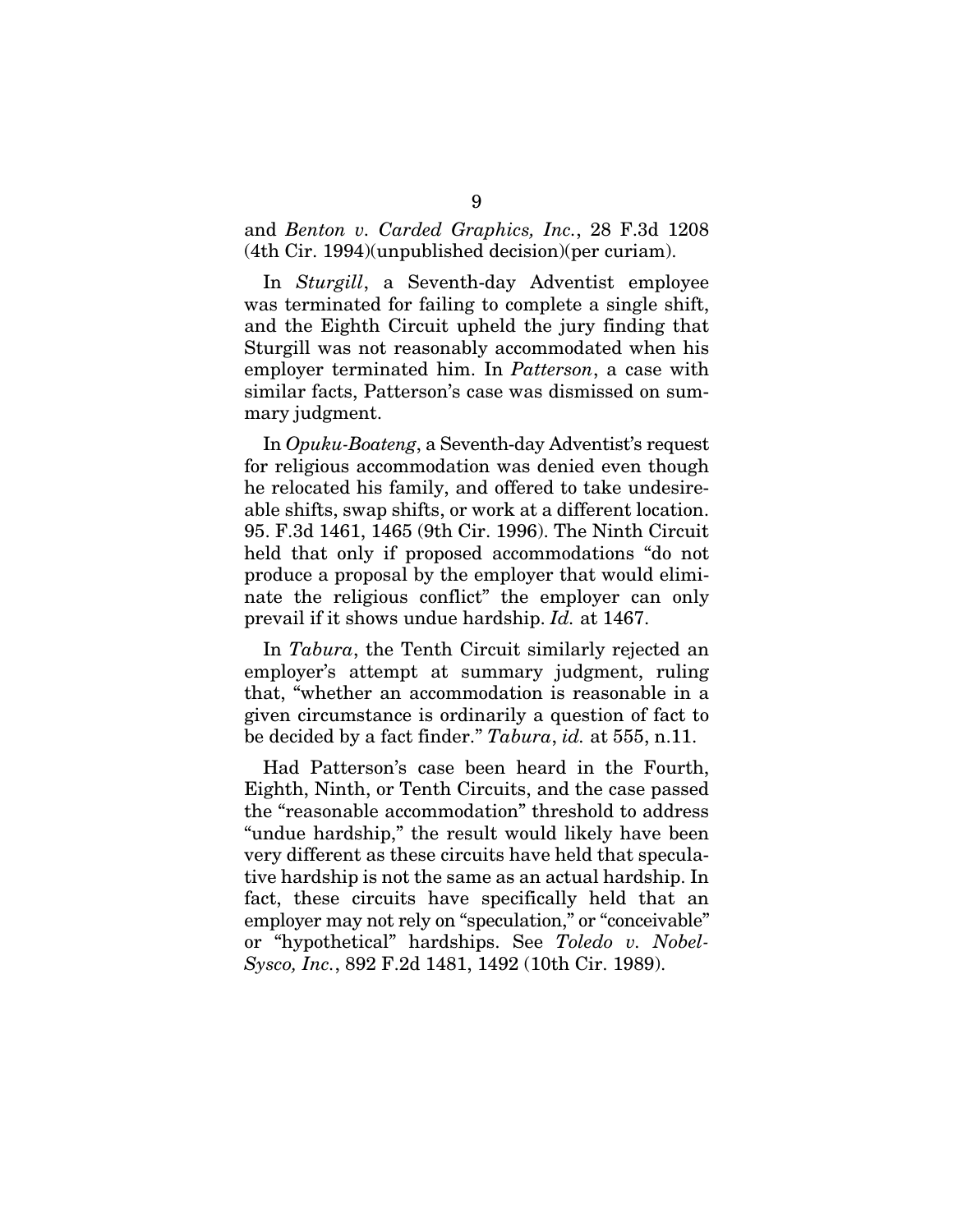In *Benton v. Carded Graphics, Inc.*, 28 F.3d 1208 (4th Cir. 1994)(unpublished decision)(per curiam), the Fourth Circuit ruled that the law required an employer to respond to a request for reasonable accommodation by making "a thorough exploration of all the alternatives that would meet the employee's religious needs, and [a] fact-based determination of whether any of those programs could be implemented without a predictably certain undue hardship." The *Benton* decision explained the employer's burden and also stood for the proposition that the Fourth Circuit required an accommodation to completely eliminate the conflict by mandating that the employer consider measures which "meet the employee's religious needs."

The fact that litigants in different Federal Circuits cannot know whether the facts of a case will take them to a jury or a dismissal via summary judgment has created an uncertain and confusing environment which leads to increased litigation. It is therefore, appropriate for the Supreme Court to resolve the circuit split and clarify the Federal legal "reasonable accommodation" requirements for both employers and employees.

#### **CONCLUSION**

The split in the circuits on what constitutes "reasonable accommodation" and "undue hardship" needs to be resolved and the Patterson case, which would had different results in different circuits, provides an excellent vehicle for the Court to address this issue, so people of faith and their employers can work together productively to protect and respect both the employee's religious beliefs and practices and to preserve the employer's business interests to the extent possible.